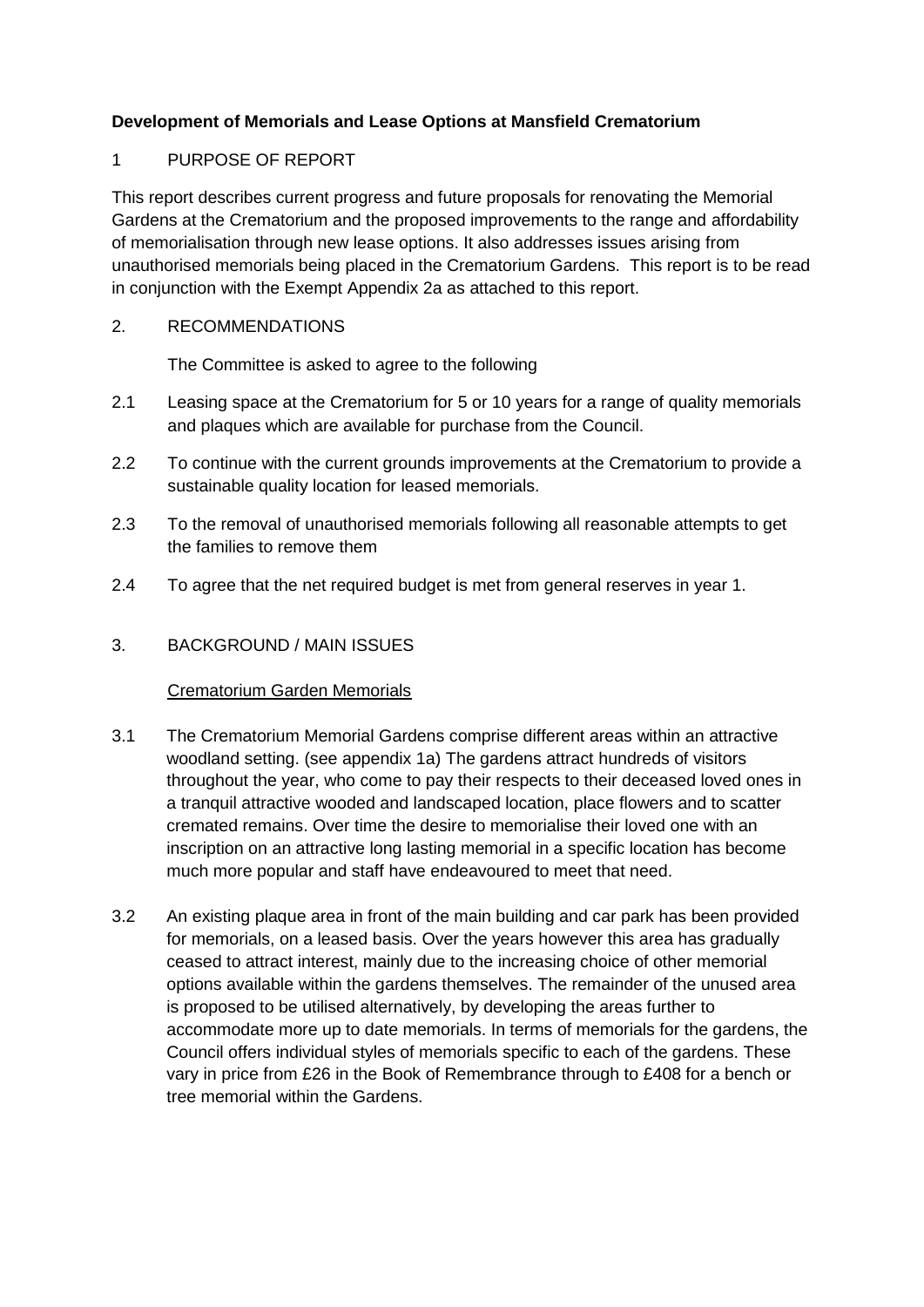- 3.3 Refurbished paths have been provided in the gardens in the past to improve the visitor experience and provide a location for placing the granite kerb memorial plaques. This provides a consistent appearance and quality for the gardens. The use of granite plaques also addresses problems with older sandstone memorials, a material which tends to attract stains and mould growth over time, particularly where they are overhung by trees and shrubs. They are also is prone to crumbling due to long term weathering.
- 3.4 There is an ongoing issue with some visitors placing unauthorised memorials, flower vases, photographs and other artefacts throughout the gardens at evenings and weekends, particularly where their relatives' ashes may have been scattered. Unfortunately unauthorised memorials are at a risk of being damaged and cause difficulties with grounds maintenance. They may also deteriorate quickly and can often offend those families whose loved ones remains are also scattered in the same area. Those who have purchased memorials from the Council in the past also ask on a fairly regular basis (approximately 1 in 5 visitors), why we allow this to happen when literature given out by the crematorium states no unauthorised memorials makes it clear that such ad hoc memorialisation is not permitted and will be removed.
- 3.5 There are currently a small amount of memorials and artefacts throughout the gardens which have been placed despite asking visitors not to do this.

### Review of Memorial Options

- 3.6 Management must advise that improvements are required to the maintenance and of the memorial gardens, which would include the removal of unauthorised memorials. It is advised that a wider range of memorials should be available on a leased basis, rather than purchased in perpetuity.
- 3.7 If memorials are sold in perpetuity then those particular locations can no longer be used again even though the families may eventually cease to visit them. Over time this would reduce and diminish the areas available for memorialisation. Ultimately this could put pressure on land availability. Leasing memorials would also avoid difficult issues relating to individuals wishing to place privately purchased, and potentially inappropriate memorials in perpetuity within the gardens, rather than take up memorials supplied by the Council.
- 3.8 It is widely known that leasing memorials is done elsewhere at other Crematoria, which enables a family to decide whether to continue with their lease after 10 or 20 years, or release that memorial inscription space for another family to use. It has been identified that current memorial sales at Mansfield Crematorium were below half the average of other crematoria, offering leased memorials.

### Proposals

3.9 It is proposed to offer 5 and 10 year memorial leases in the future. Families would lease space for an inscribed plaque available to purchase separately which would then be placed on a Council owned memorial. After 5 or 10 years a family could further extend the lease in increments. The current records database will enable staff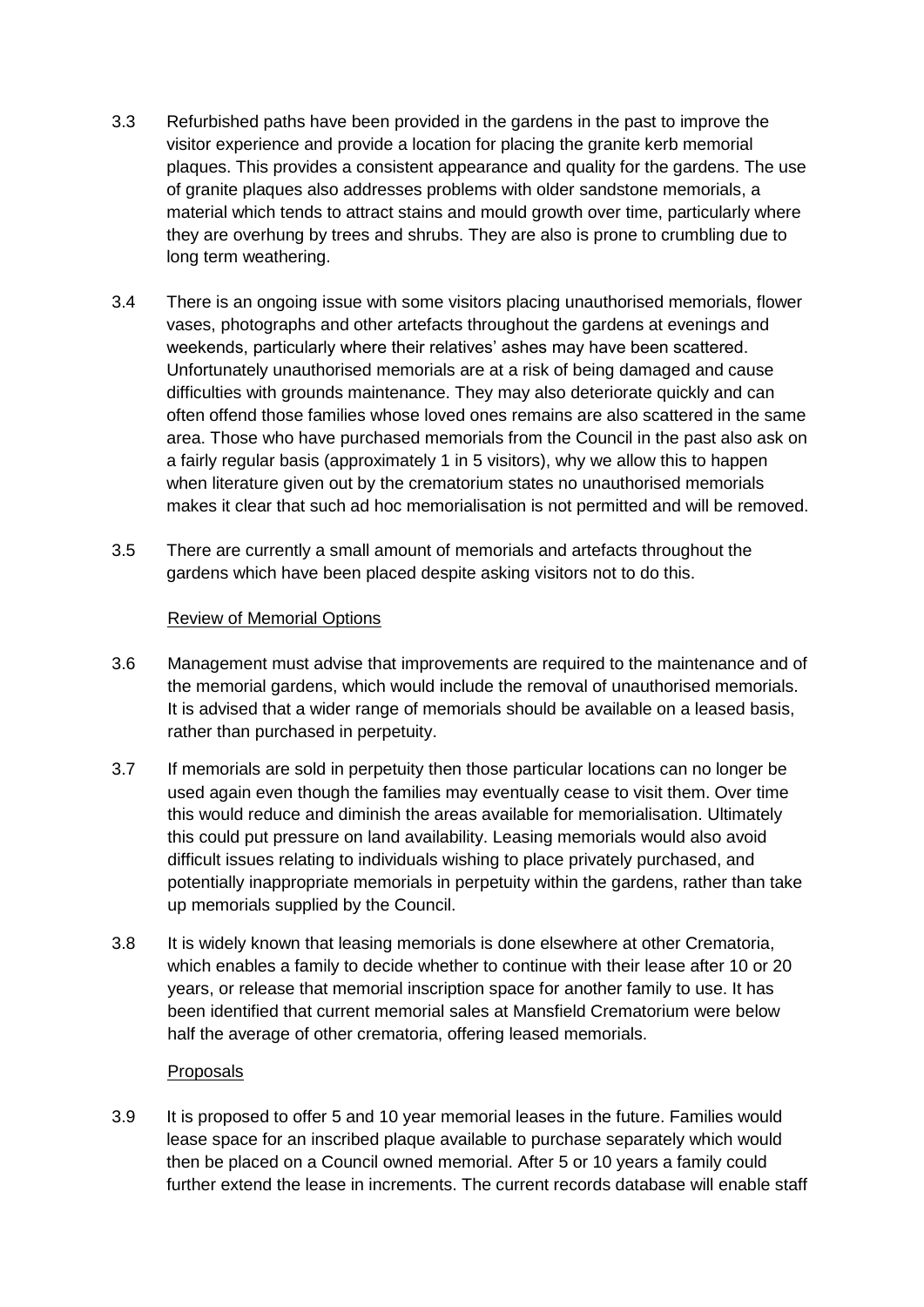to be aware of when particular leases are due for renewal. At that point contact will be made with the family to offer an extension of the lease. If it is not extended, or if the descendants cannot be traced, the memorial space will be offered for lease to another family.

- 3.10 The plaque would be removed and returned to the family if they wished, or stored for a period in the absence of any descendants.
- 3.11 It is proposed to introduce a high quality range of removable granite memorial options and install them within a pleasant and well maintained setting. They can be installed around the edges of the paths or other free standing options. These will be more permanent and easier to maintain than existing memorials.
- 3.12 They will also ensure a consistency of appearance and quality is maintained.
- 3.13 Where space is more limited, it is proposed to using columns as shown in Appendix 2, each supporting a number of leased polished granite plaques located on each face, pointing in different directions, to suit the position where cremated remains are scattered.
- 3.14 It is proposed to trial the use of the remaining vacant plaque areas in the grounds to install small double casket columbaria (see Appendix 2), which enables families to locate their loved ones remains in a safe, secure and attractive inscribed memorial case above ground. There is no option to inter caskets of cremated remains within the gardens themselves as this would require the creation of a burial area which is not the purpose of the gardens. Scatterings on the turf are allowed as they do not have the same land use implications as formal burial grounds. The use of the columns would enable families to memorialise their loved ones whilst keeping their remains intact at the Crematorium, rather than purchasing a cemetery burial plot for casket interments. This leased option also enables families who move away to be able to retrieve their loved ones remains, if they wish to take them elsewhere.
- 3.15 The wooded Gardens are one of the most popular options for families seeking memorials within a woodland garden setting. However, because of this popularity, available space for scattering ashes is becoming limited. An option growing in popularity in other crematoria is the tower columbaria where families can securely store two caskets of cremated remains behind an inscribed memorial plaque within an attractive granite column approximately 1.5m high This option would allow up to 24 families to retain their loved one's remains in an attractive feature on a lease basis within these most popular gardens.
- 3.16 High quality signage is an essential feature for the gardens and new replacement signage is being sourced. This will not only assist the public in finding the specific garden they seek, but also will enable visitors to be informed about management of gardens e.g. not allowing unauthorised memorials or scattering cremated remains without an appointment and avoidance of dog exercise etc. Any unauthorised memorials will be carefully uplifted once discovered and will be taken into safe storage for a three month period. A notice will be placed in the vicinity to advise that the items